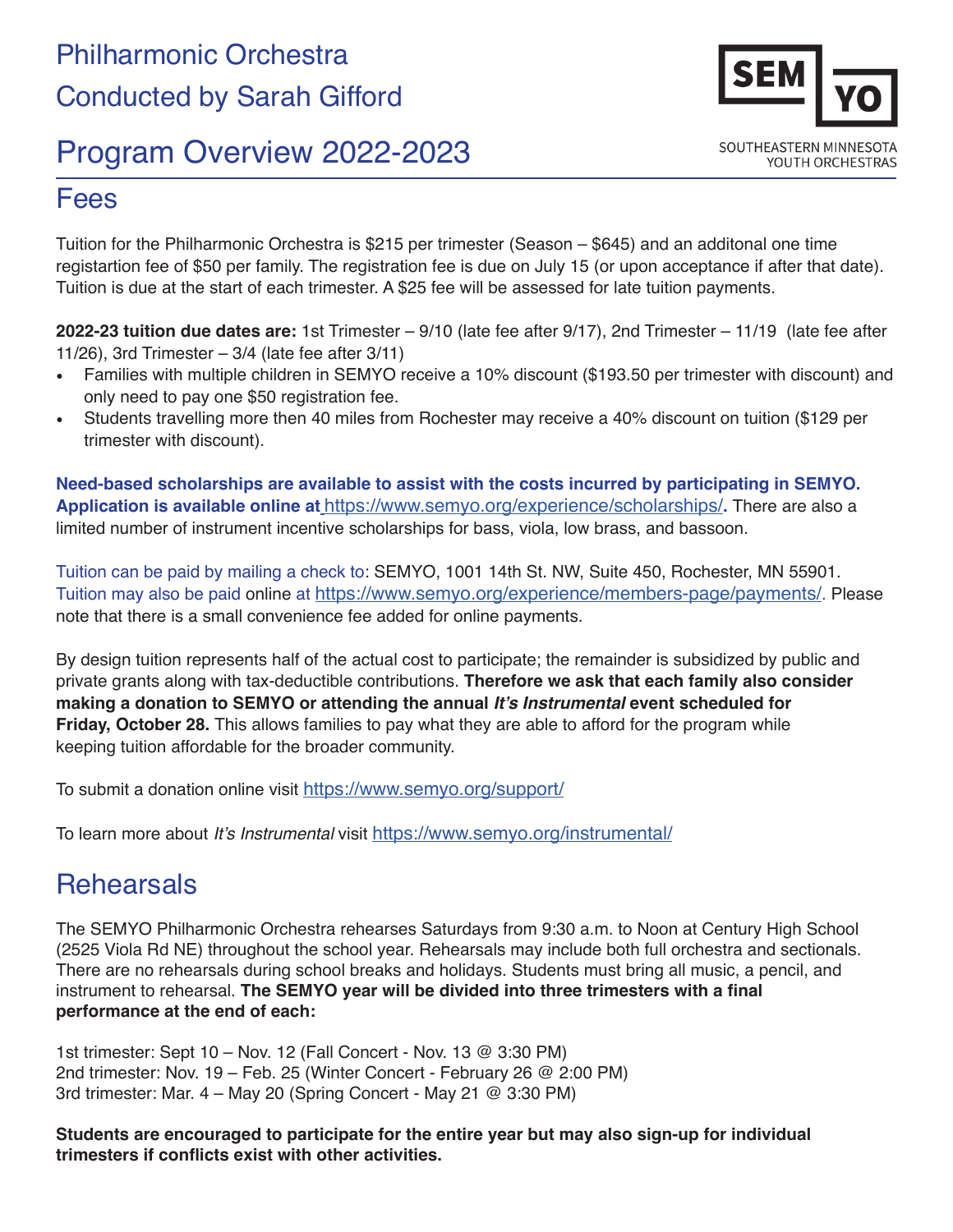## **Performances**

Philharmonic Orchestra will perform three main concerts per year at the end of each trimester, a holiday performance, and day-long outreach tour. Participation in these concerts is mandatory.

Fall Concert - Nov. 13 @ 3:30 PM Apache Mall Performance - Dec. 10 @ 1 PM Winter Concert - February 26 @ 2:00 PM Outreach Tour - February 23 (During the school day) Spring Concert - May 21 @ 3:30 PM

### Concert Dress

The dress code for performances is designed to be affordable and inclusive with gender-neutral options. **Please note that the dress code has changed from the previous season and is the same for ALL SEMYO ensembles.** 

For formal performances students must wear ALL black dress clothes:

- Long sleeved (at least ¾ length) black dress shirt OR black dress (ankle length or longer)
- Long black dress pants OR black skirt (ankle length or longer)
- Black Dress Shoes and Hosiery (no open toed shoes, sandals, or athletic shoes)

Please no exposed jewelry and no exposed shoulders, back, midriff, or cleavage. Dress pants and skirts should be loose fitting.

For informal concerts and tour performances students will be asked to wear the following:

- SEMYO t-shirt (provided cost is included with tuition)
- Long black dress pants OR black skirt (ankle length or longer)
- Black Dress Shoes and Hosiery (no open toed shoes, sandals, or athletic shoes)

## Additional SEMYO Activities

Throughout the season SEMYO will offer additional activities outside of rehearsal including trips or social gatherings. Additional fees may be required to participate in some of these event.

SEMYO Chamber Music Program - SEMYO has limited opportunities to perform in small ensembles (strings quartets, trios, woodwind and brass quintets, etc.) and perform in the community. Students enrolled in the program will rehearse weekly and receive professional coaching. The cost for SEMYO students to participate is \$100 per year. Contact Corey Henke at chenke@semyo.org if interested. Ensemble opportunities may be limited by available instrumentation and individual student's schedule and availability.

Please note that SEMYO is not offering the concerto competition for Philharmonic students this year due to challenges with instrumentation and low participation.

## Student Behavior

Students are expected to do the following:

- Demonstrate respect for their peers, conductors, staff and volunteers.
- Be attentive during rehearsals.
- Follow instructions from SEMYO conductors and staff.
- Treat rehearsal rooms and equipment with care.
- Do not handle or play instruments other than your own without permission.